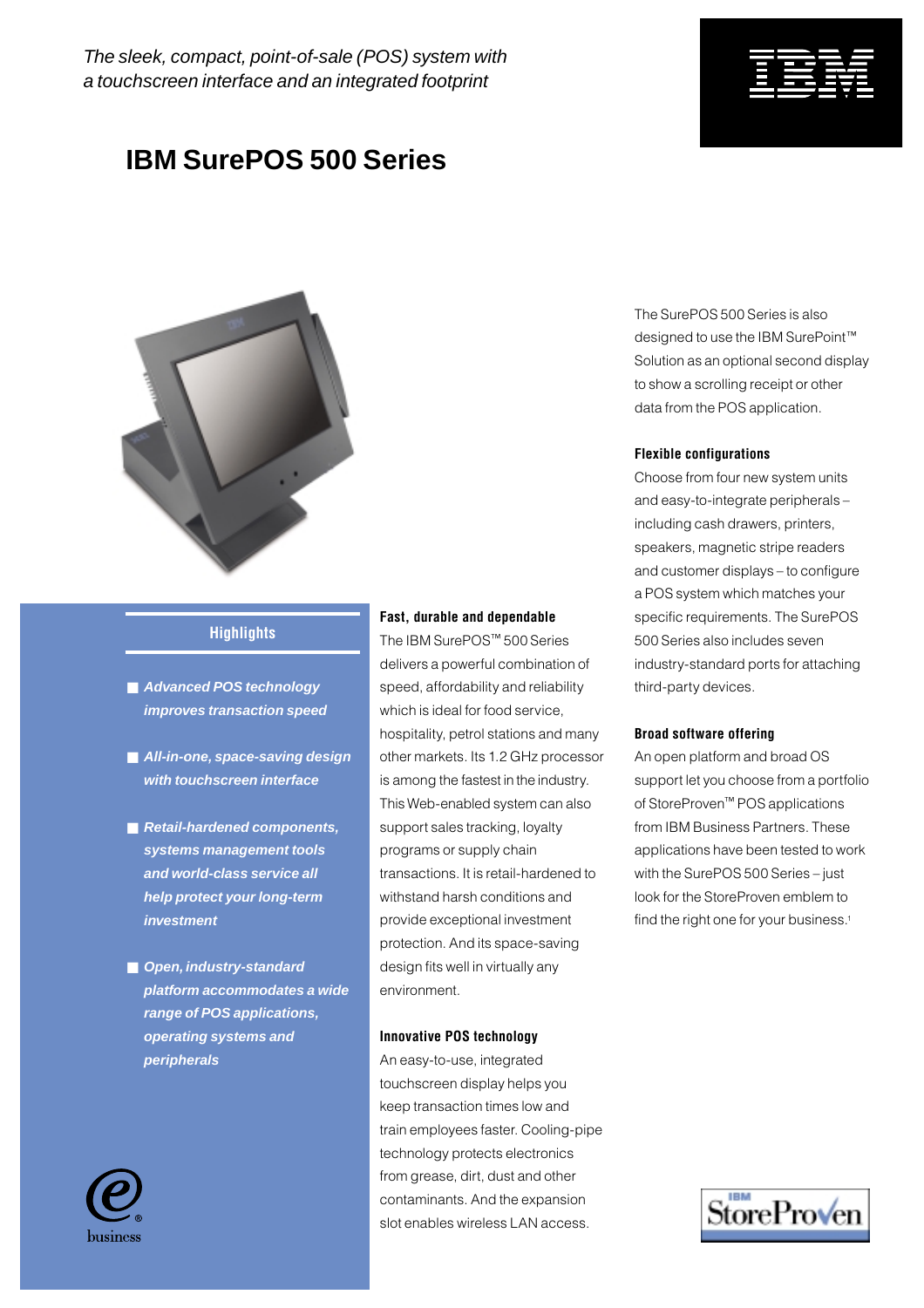# **Advanced capabilities for demanding applications**



IBM SureMark™ Printers provide fast, quiet, colour thermal printing

PCMCIA expansion slot enables wireless POS (562 and 552)

Cooling-pipe technology protects sensitive electronics

Ethernet 10/100 LAN, RS-232 and USB ports provide industry-standard connectivity

Wired for Management (WfM) compliance for remote management

Full-size or compact cash drawer accommodates range of POS needs

Integration tray ensures a clean, organised appearance



Wall-mount for areas where space is limited (542 and 532)



Second display keeps customers engaged

Wide tilt range for ergonomically correct viewing



Integrated MSR (optional)

Spill-resistant design safeguards system unit and touchscreen display

Presence sensor wakes system to conserve energy (562)

Touchscreen LCD available in 15" (special order) or 12" (standard)



| <b>NEW Model 562</b> | Premium multimedia system with ultra-bright LCD                                                                                                                |                                                                                                                          |
|----------------------|----------------------------------------------------------------------------------------------------------------------------------------------------------------|--------------------------------------------------------------------------------------------------------------------------|
|                      | • Dual-bulb, active matrix touchscreen LCD<br>improves visibility in extremely bright or<br>low-light conditions<br>• Stereo speaker port<br>• Presence sensor | • PCMCIA Type II expansion slot<br>• Headphone and microphone ports<br>• On-board audio system<br>• Widest viewing angle |
| <b>NEW Model 552</b> | Standard multimedia system                                                                                                                                     |                                                                                                                          |
|                      | • Single-bulb, active matrix touchscreen LCD<br>• Stereo speaker port<br>• Headphone and microphone ports                                                      | • Wide viewing angle<br>• PCMCIA Type II expansion slot<br>• On-board audio system                                       |
| <b>NEW Model 542</b> | Premium system with ultra-bright LCD                                                                                                                           |                                                                                                                          |
|                      | • Dual-bulb, active matrix touchscreen LCD<br>improves visibility in extremely bright<br>or low-light conditions                                               | • Widest viewing angle                                                                                                   |
| <b>NEW Model 532</b> | <b>Standard system</b>                                                                                                                                         |                                                                                                                          |
|                      | • Single-bulb, active matrix touchscreen LCD<br>• Wide viewing angle                                                                                           | • Optional compact flash memory<br>eliminates the need for a hard disk drive                                             |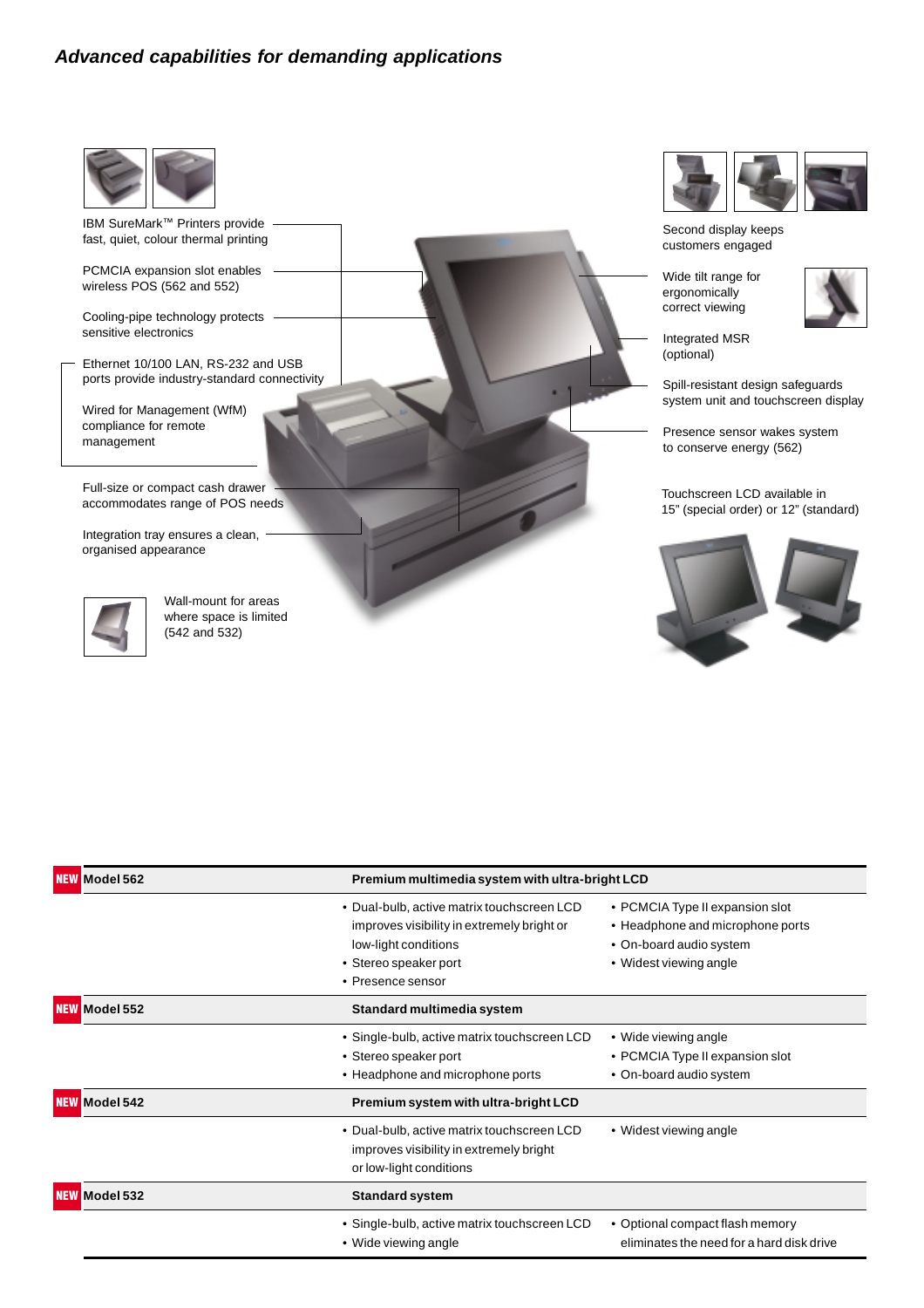# **IBM SurePOS 500 Series at a glance**

### **Hardware**

| Processor                       | • 1.2 GHz Intel <sup>®</sup> Celeron <sup>™</sup> (or faster)                                                                                                                                             |  |
|---------------------------------|-----------------------------------------------------------------------------------------------------------------------------------------------------------------------------------------------------------|--|
| Memory                          | • 64 MB (expandable to 512 MB)                                                                                                                                                                            |  |
| Video memory                    | • 8 MB UMA (16 or 32 MB UMA can be defined)                                                                                                                                                               |  |
| Maximum colour                  | • 32-bit true colour at 800 x 600 resolution (1024 x 768 available)                                                                                                                                       |  |
| Hard disk drive <sup>2</sup>    | $\bullet$ 20 GB (or larger) 3.5" IDE                                                                                                                                                                      |  |
| Alternative storage             | • Compact flash with 64 or 128 MB (532)                                                                                                                                                                   |  |
| Ports                           | • Customer display, video (SVGA), RS-232 (3), USB (4), parallel, external diskette,<br>MSR, PS/2 keyboard/PC mouse, cash drawer (2), Ethernet                                                             |  |
| Tilt adjustment                 | $\bullet$ Counter: 30 $\degree$ to 90 $\degree$<br>• Wall-mount: -10° to 15° on wall from vertical surface                                                                                                |  |
| Dimensions <sup>3</sup> (HxWxD) | • Countertop: 13.4 to 15" x 12.8 to 13.9" x 12.6" (340 to 381 mm x 325 to 353 mm x 321 mm)<br>• Wall-mount: 18 to 18.3" x 12.8 to 13.9" x 8.9 to 10.4"<br>(457 to 464 mm x 325 to 353 mm x 227 to 265 mm) |  |
| Weight                          | • System unit: 21 lbs (9.5kg)<br>• Speaker (562 and 552): 1.1 lbs (0.5kg)<br>• MSR: 0.35 lbs $(0.16kg)$                                                                                                   |  |
| Power consumption               | • 45 W typical, 23 W standby, Energy Star compliant                                                                                                                                                       |  |

# **Optional Peripherals**

|                                                                                                                                             | Customer displays         | • IBM SurePoint Solution<br>• Distributed 40-character display                                        | • Integrated 40-character display<br>• All Points Addressable character<br>graphics display |
|---------------------------------------------------------------------------------------------------------------------------------------------|---------------------------|-------------------------------------------------------------------------------------------------------|---------------------------------------------------------------------------------------------|
|                                                                                                                                             | <b>Printers</b>           | • IBM SureMark Printers<br>• Fiscal printers (ask your local representative for details)              |                                                                                             |
| <b>NEW</b> Keyboards<br>• Compact Alphanumeric POS keyboard (CANPOS)<br>(includes 32 programmable keys, numeric keypad and pointing device) |                           |                                                                                                       |                                                                                             |
|                                                                                                                                             | Integration trays         | • Full-size cash drawer<br>• Countertop                                                               | • Compact cash drawer                                                                       |
|                                                                                                                                             | <b>Additional options</b> | • External 1.44 MB diskette drive<br>• Tills and locking covers<br>• Stereo speaker kit (562 and 552) | • Cash drawers (full-size or compact)<br>• External USB CD-ROM drive<br>$\bullet$ MSR       |

| <b>Software</b>             |                                                                                     |                                                                                                                      |
|-----------------------------|-------------------------------------------------------------------------------------|----------------------------------------------------------------------------------------------------------------------|
| Operating systems supported | $\cdot$ DOS 2000<br>• Microsoft Windows NT <sup>®</sup> 4.0<br>• Linux (RedHat 7.1) | • Microsoft <sup>®</sup> Windows® 98, 2000<br>• Microsoft Windows XP<br>• Microsoft Windows XP Embedded <sup>4</sup> |
| Drivers supported           | $\bullet$ OPOS 1.5.0 and Java <sup>TM</sup> POS 1.5.1                               |                                                                                                                      |
| Management tools            | • Remote Deployment Manager (RDM) 3.1<br>• IBM Director 3.1                         |                                                                                                                      |